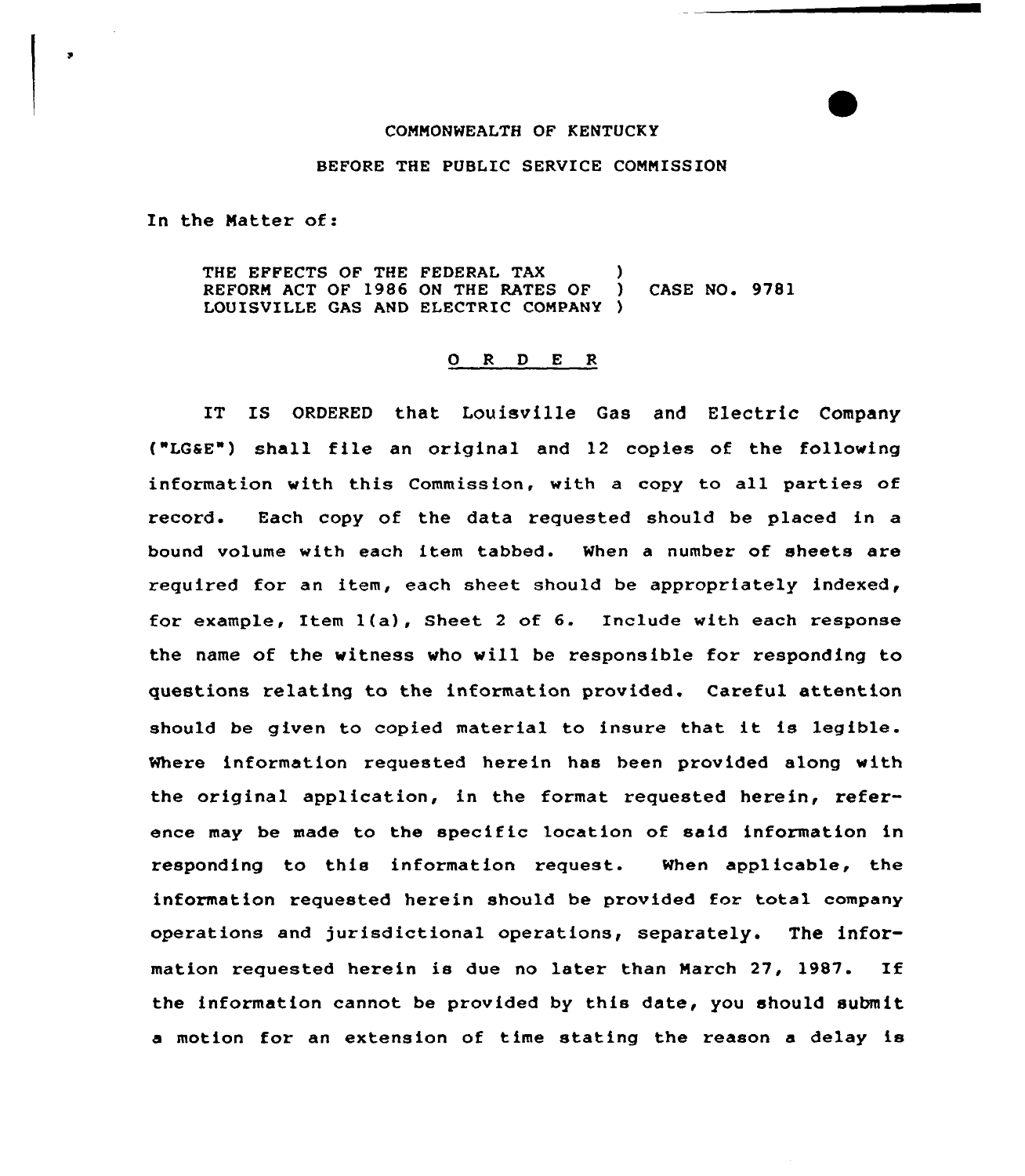necessary and include <sup>a</sup> date by which it will be furnished. Such motion will be considered by the Commission.

## Information Request No. 1

1. In response to the Commission's Order of December 11, 1986, responding utilities have made numerous adjustments to reflect the affects on revenue requirements of increases and decreases in tax expense resulting from the 1986 Tax Reform Act. In order to allow every utility the same opportunity to address the numerous elements contained in the various filings the following list of issues is provided. The effects of Items (1), (2) and (3) shall be addressed by all utilities. The effects of Items (4) through (20) should be addressed by each utility as applicable. For each item below, provide the dollar amount for each adjustment or, for items omitted, an explanation as to why the information is not being supplied. Include a detailed explanation and workpapers of how each amount was determined and a reconciliation of the sum of these adjustments to the total amount of revenue requirement affect included in the original application.

- $(1)$ Federal tax rate change — 46 to 34 percent.
- (2) Amortization of excess deferred taxes.
	- (a) Depreciation related.
	- (b) Non-depreciation related.
- (3) Unbilled revenues.
- (4 ) Alternative minimum tax.
- $(5)$ Kentucky income taxes.
- (6) Investment tax credits.
- (7) Capitalized overheads.

المداري والمستنقل والمستورة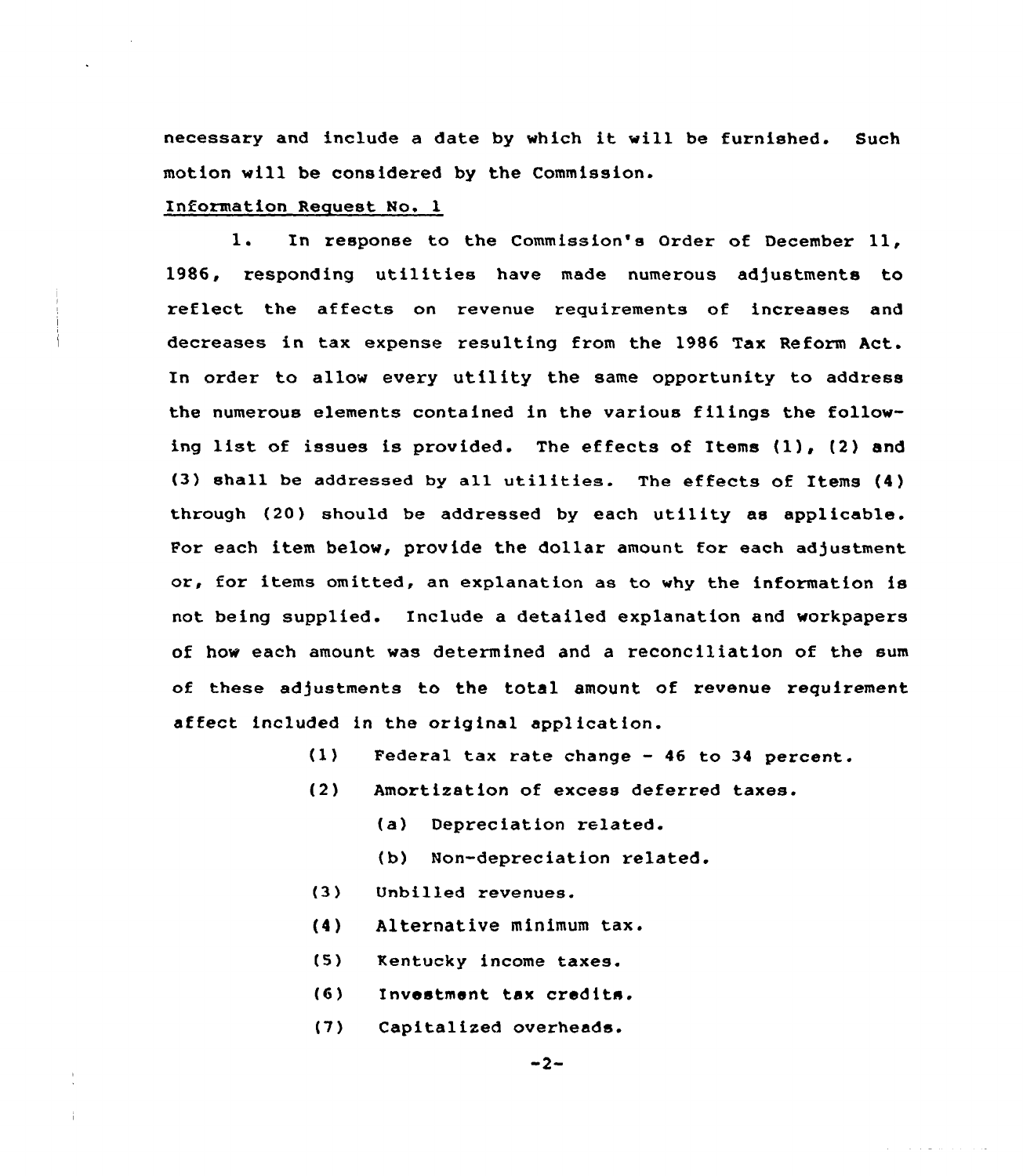- (8) Capitalized interest.
- (9) Depreciation.
- (103 Vacation pay.
- (11} ESOP.

 $\ddot{\phantom{a}}$ 

- (12) Pension expense.
- (13) Uncollectible accounts and bad debt reserve.
- {14) Provision for 80 percent of certain business expense deductions.
- (15) Contributions in aid of construction.
- (16) Customer advances for construction.
- {17) Super fund taxes.
- (18) PGAs.
- (19) Cash flow.
- (20) Payroll taxes.

2. Provide any comments you deem appropriate as to the procedure of adjusting rates effective July 1, 1987, to reflect the change in revenue requirements based on the lowering of the top corporate rate to 34 percent.

3. With reference to Fowler Exhibit 1, please provide the following information:

a. Computations supporting the amount of taxes as shown on line 1. Net income before taxes and Schedule <sup>N</sup> adjustments to taxable income should be clearly shown.

b. An explanation of deferred tax credits and the investment tax credit added back on lines <sup>2</sup> and 3.

c. Calculations supporting the reduction of the Investment Tax Credit by \$2,916,000.

agreement and all the second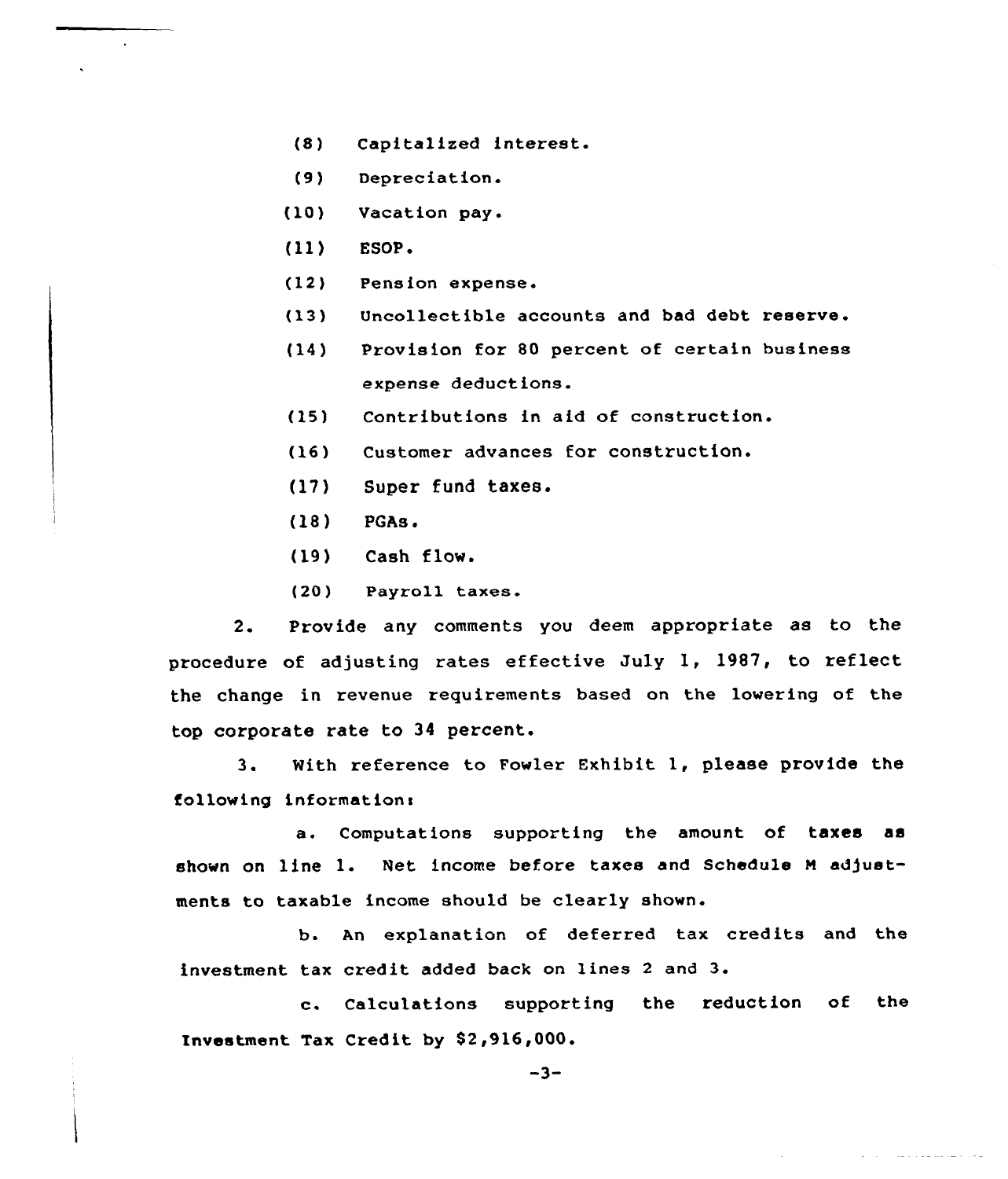d. Support for the excess bad debt reserve of \$1,532,000 over the book balance of \$2,173,000.

e. Support for the estimated construction expenditures of \$50 million. Explain any extraordinary items included.

f. The amount of customer contributions for each year for 1983 through 1986. Explain the rationale for using an average.

g. The calculations supporting the decrease in depreciation.

h. Calculations supporting the superfund tax.

4. Provide the Schedule <sup>N</sup> adjustments to taxable income as if the Tax Reform Act had been in effect for the test year.

5. With reference to the testimony of Frank L. Wilkerson, provide support for the reduction in cash flow of approximately \$13 million.

6. Provide computations supporting the interest charges of \$ 1,069,000 shown in column <sup>4</sup> of Wilkerson, Exhibit A.

7. Please explain why no adjustment was made for the excess deferred income taxes that will result from the tax rate change.

8. Provide the total amount of accumulated deferred income taxes and the aggregate normalized timing dif ferences arising from!

a. Use of accelerated tax depreciation.

b. Other book/tax timing differences.

 $-4-$